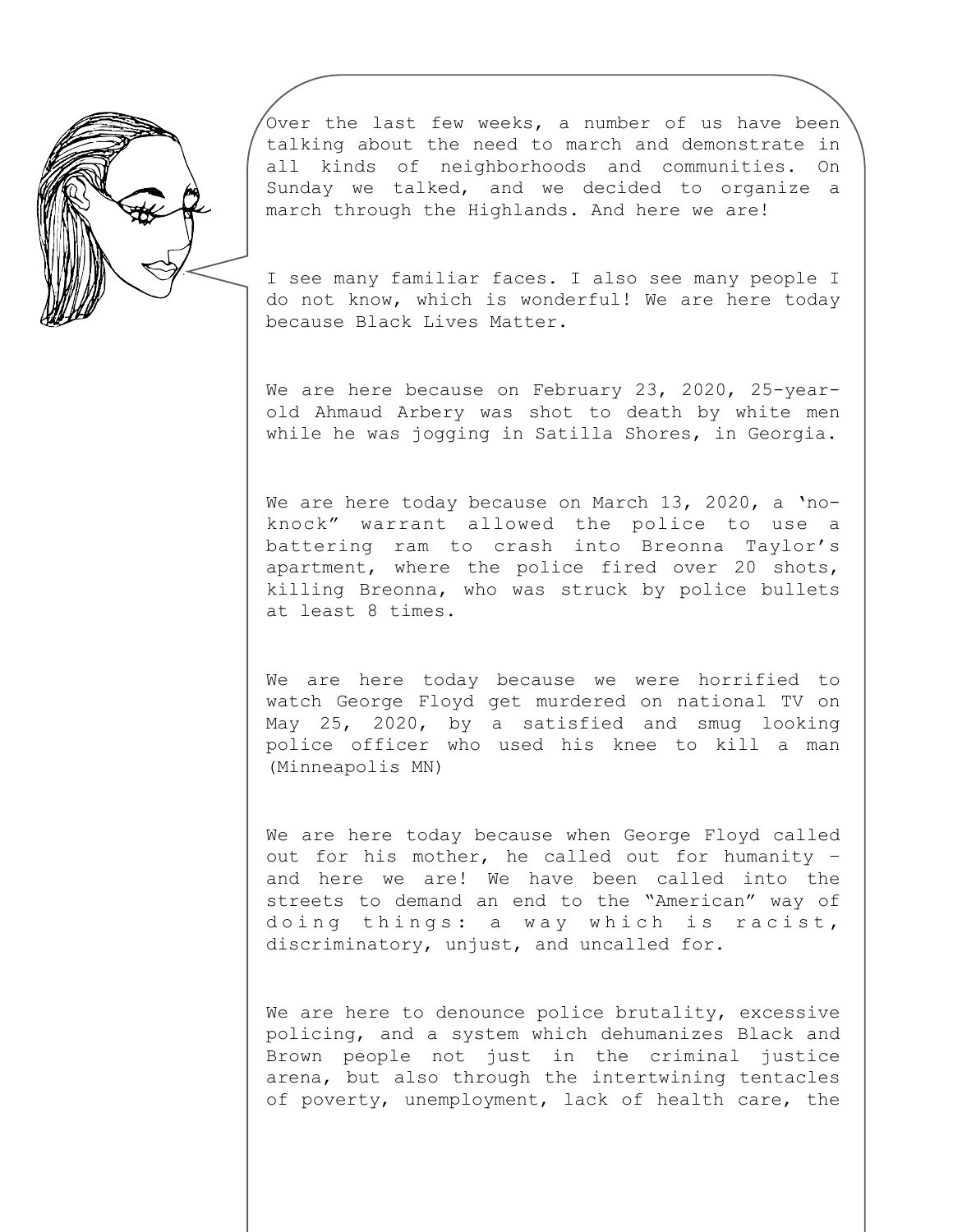school to prison pipeline, mass incarceration, and a list that goes on and on and on.

We are here because we have failed to protect Black and Brown people by not working hard enough to stop the cycle of racism, forcing the next generation to experience and endure continued hatred and violence because simply because of skin color.

Today, Black and Brown children across this nation are still consigned to underfunded racially segregated schools (our schools are more racially segregated now than then were in 1954); we have left this generation without work and livable wages; and we have allowed their continued slaying in the slaughterhouse of America.

We are here today because we know that as a nation, we are fundamentally broken.

We know that merely focusing on a narrow criminal justice reform agenda will not catapult us into a non-racist space.

We are here because we know Black and Brown people are oppressed regardless of whether we have democrats or republicans in office.

We are here today to say enough is enough and begin the hard work of challenging the framework of white supremacy in our schools, in our workplaces, in our restaurants, in our neighborhoods, in our parks and in our homes.

We, the people, are here because we want to figure out a better way of doing things.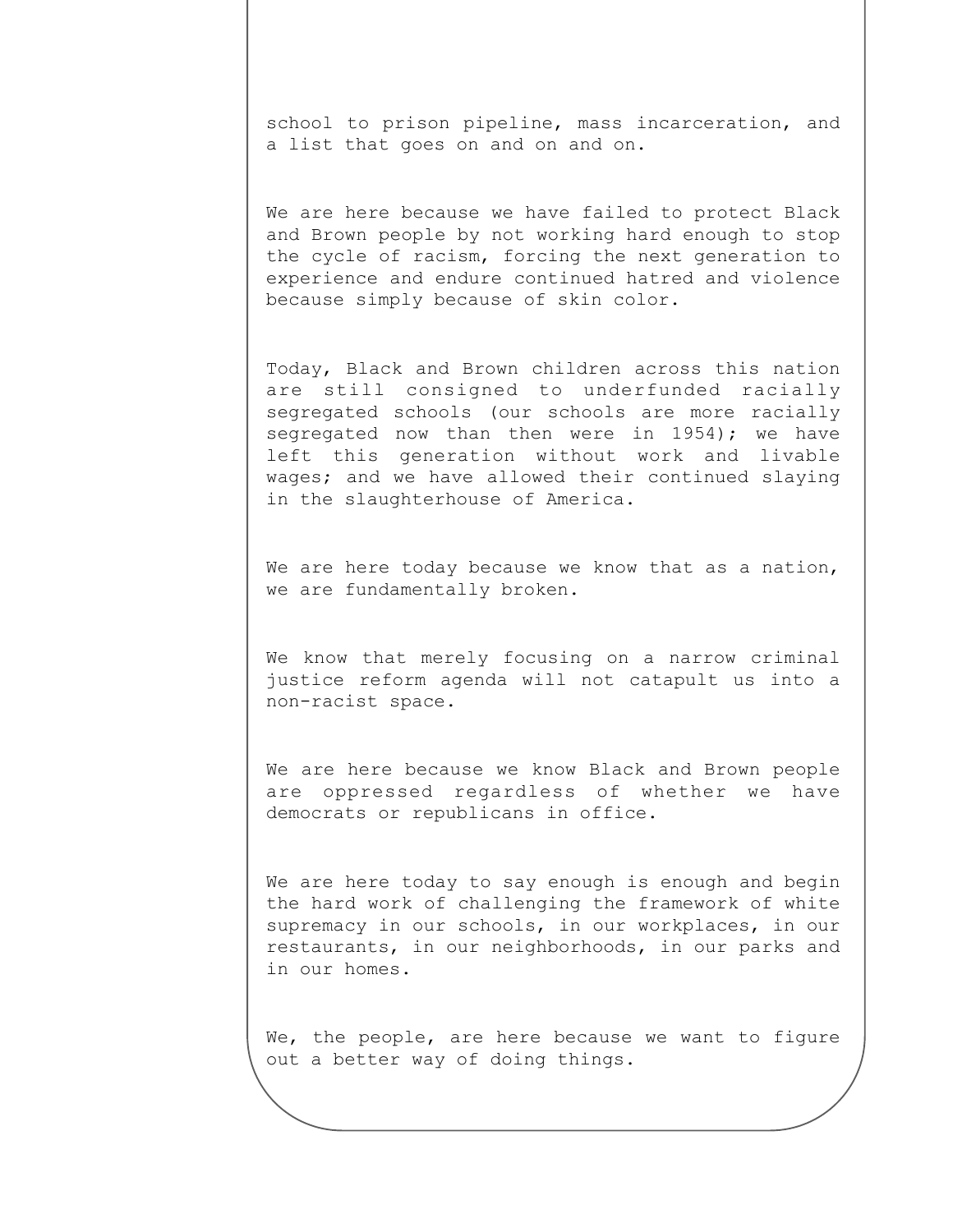

And I think many of you who are here today are beginning to recognize that and want to do something about it. That is why it is important to walk in cities and towns across the country, in Black and Brown neighborhoods, and in white neighborhoods just like this one.

I think it is important that so many of our Highlands neighbors are here right now. That is meaningful. You all are a powerful force in our society, and it is critical for you to show up, walk beside us, and demand change – we cannot end racism without you all.

Your commitment to this struggle - you being here today on the front lawn of the Delaware Art Museum - signifies to us - your friends, your neighbors, your family members, that you

> •are standing up for racial justice and that •know that fighting White supremacy is not a Black and a Brown issue, it is a human rights issue.

The coalition emerging across the country, filled with diversity and love signifies a new and different movement. At one of the marches I saw a very young white girl, a teenager, and she had written on her tee-shirt "when they start shooting, stand behind me." She blew my mind. She was so young, so brave, and she was putting her body on the line. When I look out at you all today, I see that same commitment, that same fortitude, that same refusal to accept injustice.

Five days ago Ta-Nehisi Coates was asked what he sees right now, as he looks across the country. He said "I see hope. I see progress…he said "A lot of us are feeling that the battle against white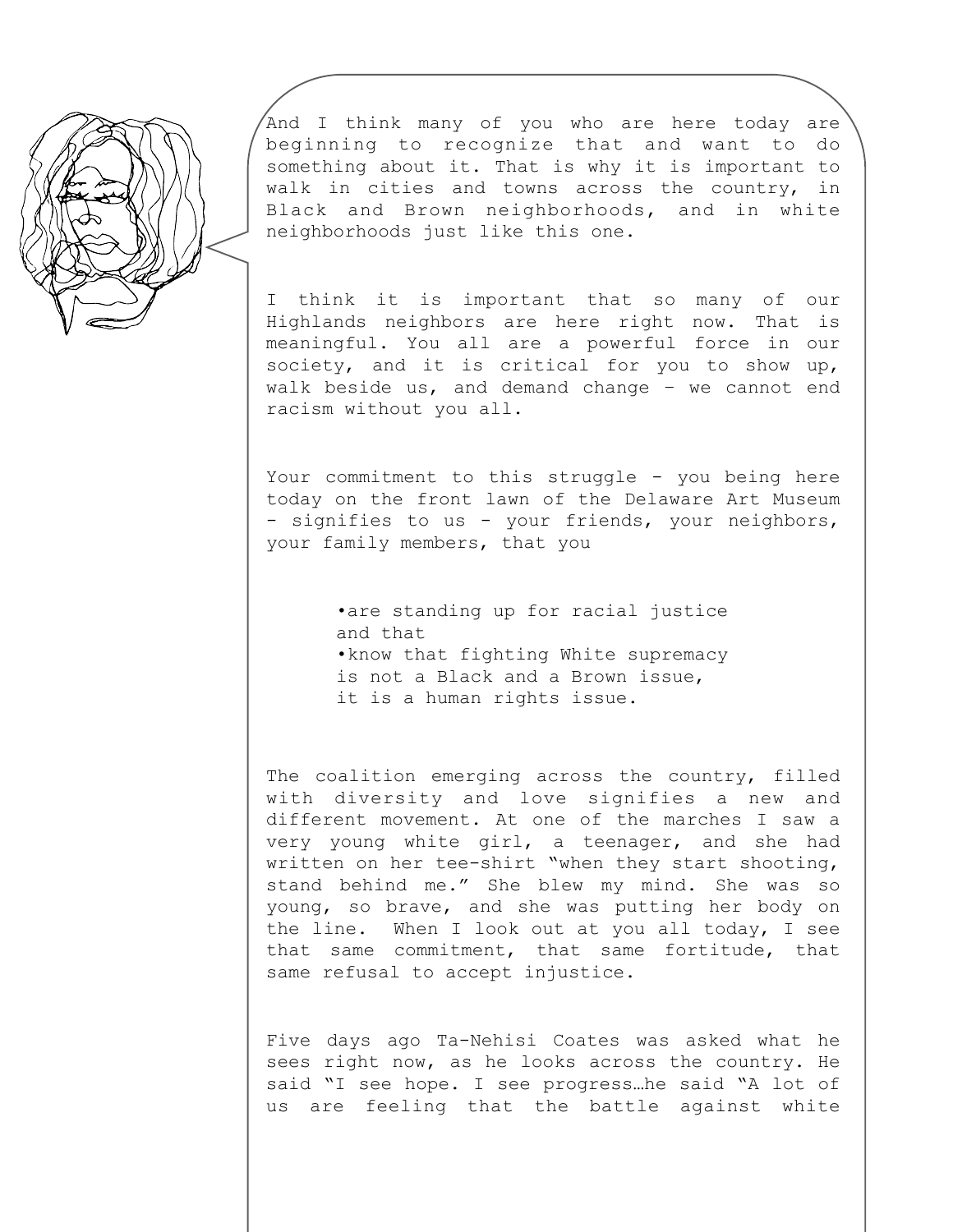supremacy has been joined by whites and other people of color, and that makes this a very different struggle than the one we had in 1968" (June 5, 2020)

Yesterday, Angela Davis gave a talk and she said "we are seeing a global challenge to racism and this moment holds possibilities for change we never experienced before (June 10, 2020). We are all here because even in the midst of our pain and anger, we also feel hope. Our hearts and brains our pounding and our bodies are trembling because we refuse to be silent. We know this is an uphill battle, but I believe Americans – including us, right here in the Highlands - are here to stay the course. And as exciting as movement building is, protest can also be scary.

So I want to share a quick story about protest and fear, by telling you about Bree Newsome. Five years ago, when Bree was in her early thirties, (June 27, 2015) she scaled a 30 a foot flagpole outside the S. Carolina state house with the intent of removing the confederate flag.

She said she was scared going up the pole, but she was not going to let her fear stop her from fighting racism and taking down the confederate flag.

As she went up to get the flag, her accomplice, James Ian Tyson, who was white, stood at the fence to support her, hold the line, and participate in the fight against white supremacy.

When they were asked why they decided to break the law, knowing they would be arrested, Bree told the press "If we really want to work for a peaceful society, we have to AGITATE for change…until the people in power have to deal with you, they won't."